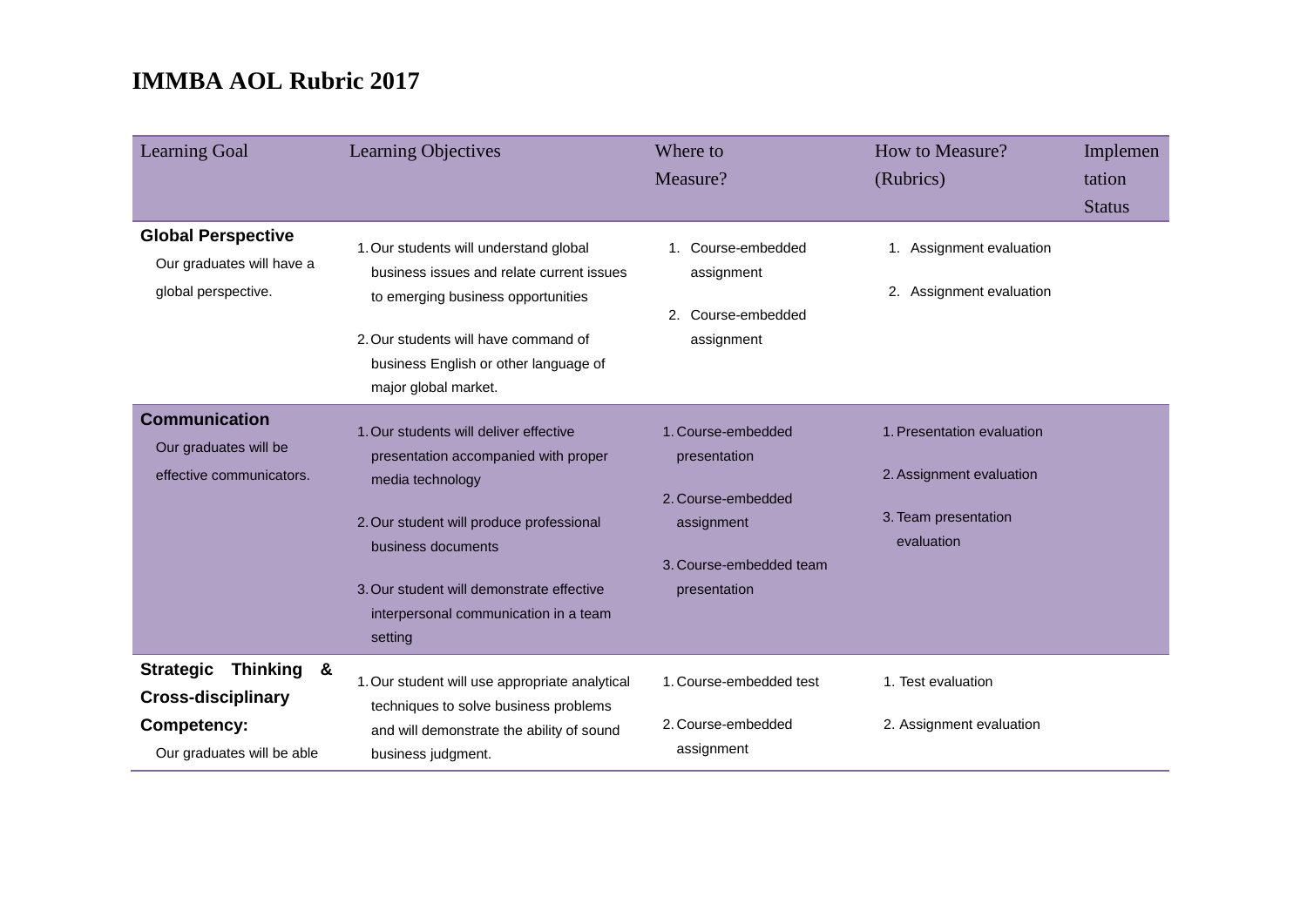| to strategically analyze<br>business cases and<br>integrate different | 2. Our students will synthesize different<br>discipline areas |                    |                            |
|-----------------------------------------------------------------------|---------------------------------------------------------------|--------------------|----------------------------|
| disciplines in solving                                                |                                                               |                    |                            |
| business problems.                                                    |                                                               |                    |                            |
| Domain Expertise in IT,                                               | 1. Our students will build IT, Media, and                     | 1. Course-embedded | Presentation evaluation    |
| <b>Media, and Business</b>                                            | Business Analytics specific knowledge                         | presentation       |                            |
| <b>Analytics</b>                                                      | and understand the key issues.                                |                    | 2. Presentation evaluation |
| Our graduates will develop                                            | 2. Our students apply domain expertise to                     | 2. Course-embedded |                            |
| professional skills and exhibit                                       | the business problems in the IT, Media,                       | presentation       |                            |
| professional competencies.                                            | and Business Analytics.                                       |                    |                            |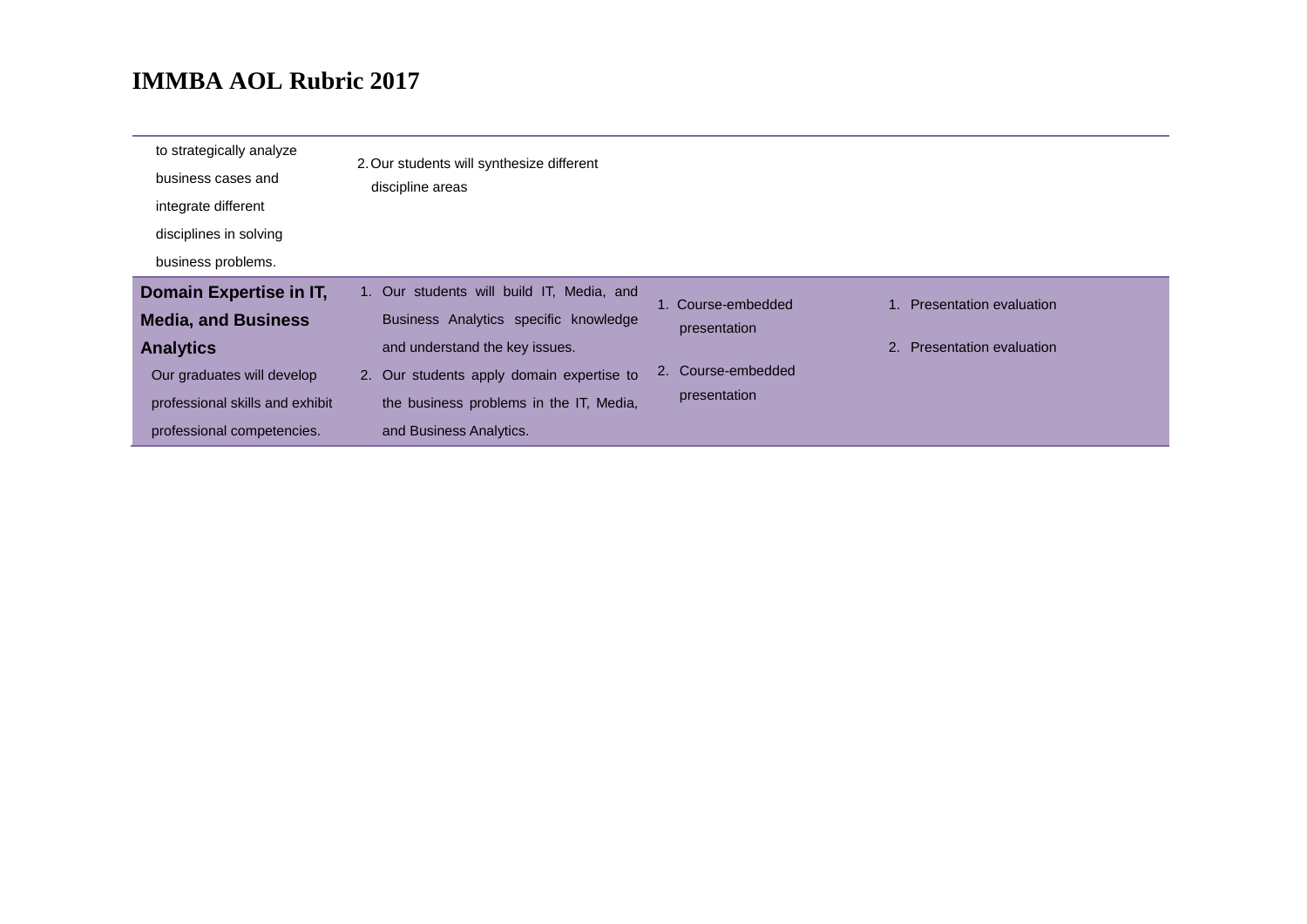#### Rubrics to assess achievements of learning objectives

#### **L1. Global Perspective: Our graduates will have a global perspective.**

#### **L11. Our student will define global business issues and relate these to emerging business opportunities**

|                               | Performance Levels                       |                                           |                                           |
|-------------------------------|------------------------------------------|-------------------------------------------|-------------------------------------------|
| <b>Traits</b>                 | 1 (Fails to Meet Expectations)           | 2 (Meets Expectations)                    | 3 (Exceeds Expectations)                  |
| 1. Identification of global   | No or incomplete identification of       | Some identification of most of the        | Clear and detailed identification of      |
| issues                        | some or all of the following relevant    | relevant issues from the economic,        | relevant issues from the economic,        |
|                               | global issues from the economic,         | cultural, legal, and demographic          | cultural, legal, and demographic          |
|                               | cultural, legal, and demographic         | perspectives.                             | perspectives.                             |
|                               | perspectives.                            |                                           |                                           |
| 2. Analysis of global issues  | No analysis of impact of relevant        | Some analysis of impact of global issues; | Clear, accurate and detailed analysis of  |
|                               | global issues; erroneous analysis of     | some inaccuracies in analysis             | impact of relevant global issues          |
|                               | impact                                   |                                           |                                           |
| 3. Application of analysis to | No application of analysis to specific   | Some application of analysis to specific  | Clear application of analysis to global   |
| global business situation     | global business situation; incorrect     | global business situation, weak           | business situation; valid conclusions and |
|                               | conclusions or recommendations           | conclusions or recommendations made       | good recommendations given                |
|                               | made.                                    |                                           |                                           |
| 4. Cultural differences       | Fails to adjust for cultural differences | Some consideration given to cultural      | Extensive consideration given to cultural |
|                               |                                          | differences                               | differences, including appropriate        |
|                               |                                          |                                           | modification of communication             |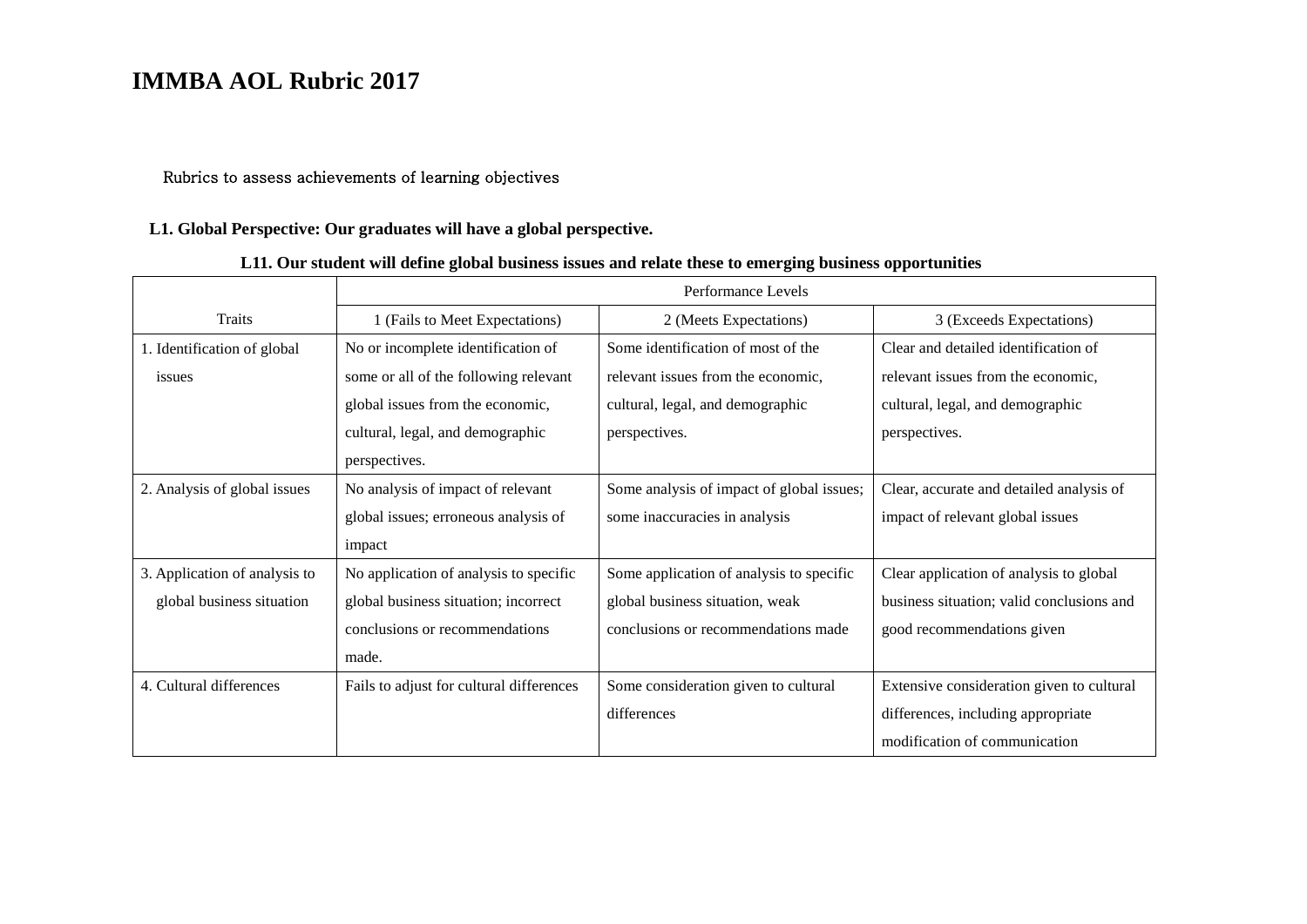| 5. Business Ethics and Social | Fails to understand the ethical issues | Some understanding of the ethical issues | Extensive understanding of the ethical |
|-------------------------------|----------------------------------------|------------------------------------------|----------------------------------------|
| Responsibility                | and responsibility of the firm.        | and responsibility of the firm           | issues and responsibility of the firm  |

#### **L12. Our students will have command of business English or other language of major global market**

|                  | Performance Levels                       |                                          |                                         |
|------------------|------------------------------------------|------------------------------------------|-----------------------------------------|
| <b>Traits</b>    | 1 (Fails to Meet Expectations)           | 2 (Meets Expectations)                   | 3 (Exceeds Expectations)                |
| 1. Knowledge     | A few of the required elements           | Some of the required elements            | Most of the required elements           |
|                  | (vocabulary, structures, and/or cultural | (vocabulary, structures, and/or cultural | (vocabulary,                            |
|                  | context) are complete and correct.       | context) are complete and correct.       | structure, and/or cultural context) are |
|                  |                                          |                                          | complete and correct.                   |
| 2. Comprehension | The response shows little                | The response shows some understanding    | The response for the most part shows    |
|                  | understanding of main ideas and/or       | of main ideas and details.               | understanding of main ideas and most    |
|                  | details                                  |                                          | details.                                |
| 3. Communication | The communication skills and             | The communication skills and strategies  | The communication skills and strategies |
|                  | strategies are minimally evident,        | are somewhat complete, appropriate       | are mostly complete, appropriate and    |
|                  | appropriate, and/or correct.             | and/or correct.                          | correct.                                |
|                  |                                          |                                          |                                         |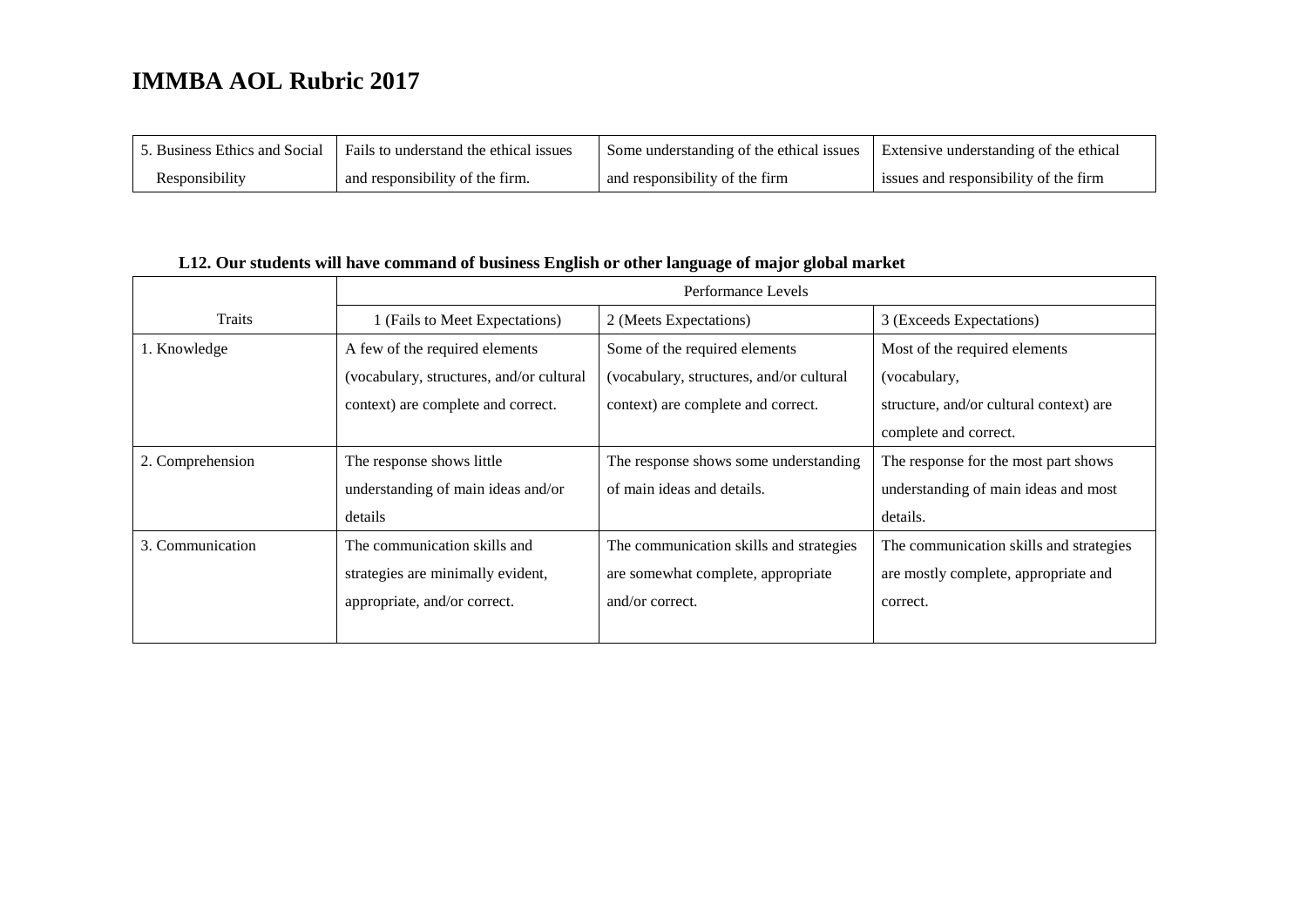L2: Communication: o**ur graduates will be effective communicators**

|                           | Performance Levels                       |                                            |                                              |
|---------------------------|------------------------------------------|--------------------------------------------|----------------------------------------------|
| <b>Traits</b>             | 1 (Fails to Meet Expectations)           | 2 (Meets Expectations)                     | 3 (Exceeds Expectations)                     |
| 1. Organization           | No opening statement or irrelevant       | Has opening statement relevant to topic,   | Has a clear opening statement that           |
|                           | statement; Loses focus more than once;   | and gives outline of speech; mostly        | catches                                      |
|                           | does not manage time effectively.        | organized with some transitions; allows    | audience's interest and gives overview;      |
|                           |                                          | enough time to deliver speech, although it | stays focused throughout. Has transition     |
|                           |                                          | could have been better edited              | statement, ties sections together; effective |
|                           |                                          |                                            | time management.                             |
| 2. Quality of slides      | Sloppy and/or unprofessional; may be     | Readable, professional, appropriate        | Readable, professional, imaginative          |
|                           | difficult to read; many slides are       | number                                     | and/or high quality (without being a         |
|                           | superfluous.                             |                                            | distraction).                                |
| 3. Voice quality and pace | Demonstrates one or more of the          | Can easily understand; appropriate pace    | Excellent delivery; conversational,          |
|                           | following: mumbling, too soft, too loud, | and volume; delivery is mostly clear and   | modulates voice, projects enthusiasm,        |
|                           | too fast, too slow, "umms."              | natural                                    | interest, confidence.                        |
| 4. Mannerisms             | Demonstrates one or more distracting     | No distracting mannerisms. Decent          | Uses body language effectively (and          |
|                           | mannerisms, which may include bad        | posture.                                   | naturally) to maintain audience's interest   |
|                           | posture, shifting feet, etc.             |                                            |                                              |

**L21: Our students will deliver effective presentation accompanied with proper media technology**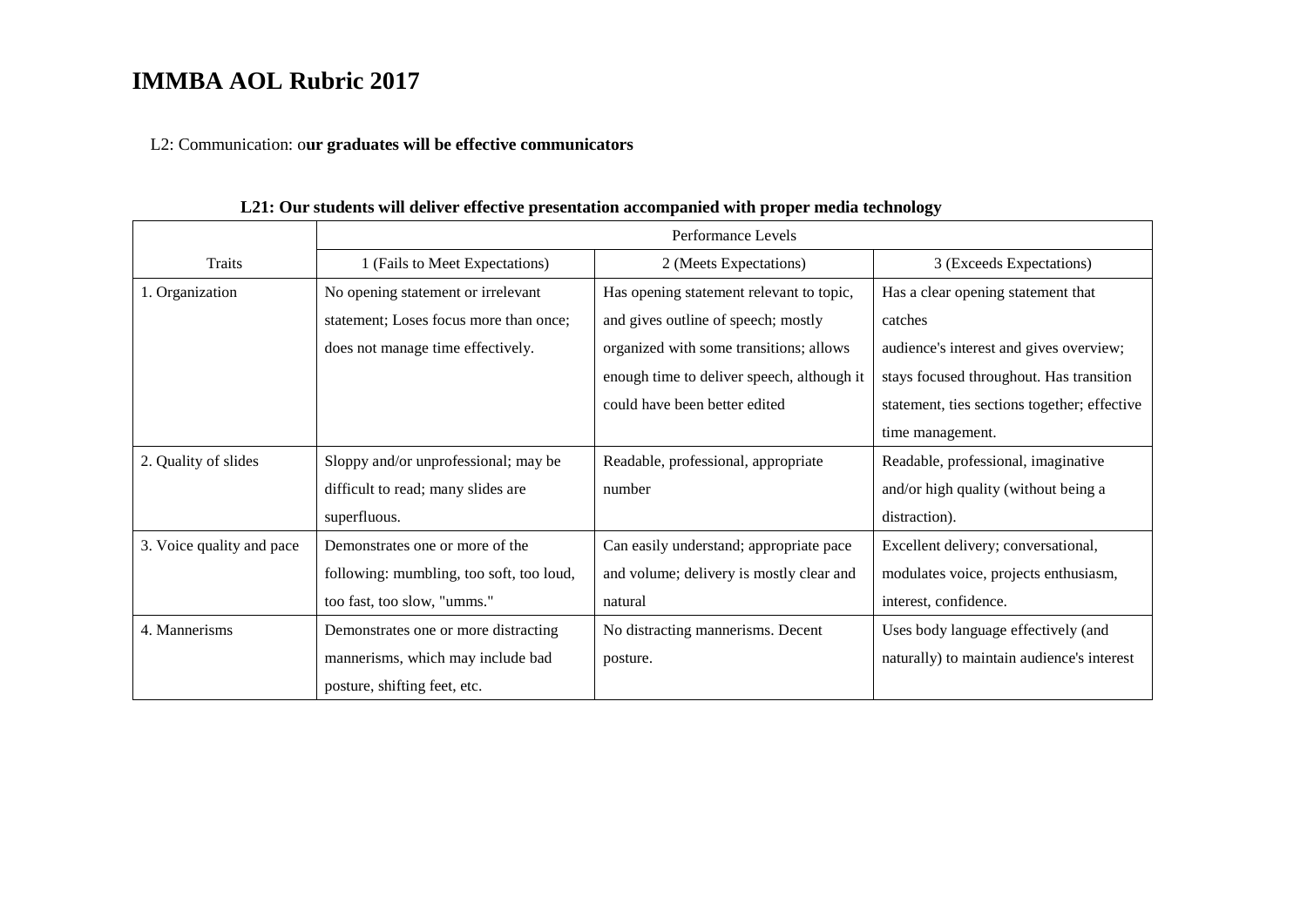| 5. Professionalism      | Makes excuses for the presentation; word    | Treats audience profession-ally, word      | Treats audience professionally; confident, |
|-------------------------|---------------------------------------------|--------------------------------------------|--------------------------------------------|
|                         | choice is not appropriate for audience;     | choice is acceptable (does not use slang); | shows command of topic                     |
|                         | inappropriately informal, does not stay     | keeps nervousness under control            |                                            |
|                         | "in role."                                  |                                            |                                            |
| 6. Use of media/rapport | Relies heavily on slides or notes; makes    | Looks at slides to keep on track with      | Slides are used effortlessly to enhance    |
| with audience           | little eye contact; inappropriate number of | presentation; appropriate number of        | speech; speech could be effectively        |
|                         | slides (too many or too few).               | slides; maintains eye contact most of the  | delivered without them; perfect eye        |
|                         |                                             | time.                                      | contact.                                   |
| 7. Ability to answer    | Cannot address basic questions.             | Can address most questions with correct    | Answers all questions with relevant,       |
| questions.              |                                             | information                                | correct information; speaks confidently.   |

#### **L22. Our student will produce professional business documents**

|                           | Performance Levels                        |                                            |                                           |
|---------------------------|-------------------------------------------|--------------------------------------------|-------------------------------------------|
| <b>Traits</b>             | 1 (Fails to Meet Expectations)            | 2 (Meets Expectations)                     | 3 (Exceeds Expectations)                  |
| 1. Clear introduction and | No or unclear introduction, and absence   | Provides an introduction, present some     | Provides a coherent introduction and      |
| background                | of background information.                | but not all of the key background          | addresses key background issues           |
|                           |                                           | information.                               | effectively.                              |
| 2. Discipline-related     | Discipline-specific concepts and issues   | Appropriately addresses most of the key    | Appropriately addresses all key           |
| concepts and issues       | are not identified or they are identified | discipline-specific concepts and issues    | discipline-specific concepts and issues   |
|                           | inappropriately.                          | but omits or identifies a few of the minor | and most of the minor ones.               |
|                           |                                           | ones.                                      |                                           |
| 3. Internally consistent  | Arguments are inconsistent, different     | Most arguments are consistent, and most    | Arguments presented in the paper are.     |
| arguments                 | parts of the paper do not relate well to  | parts of the paper are integrated and they | consistent and the different parts of the |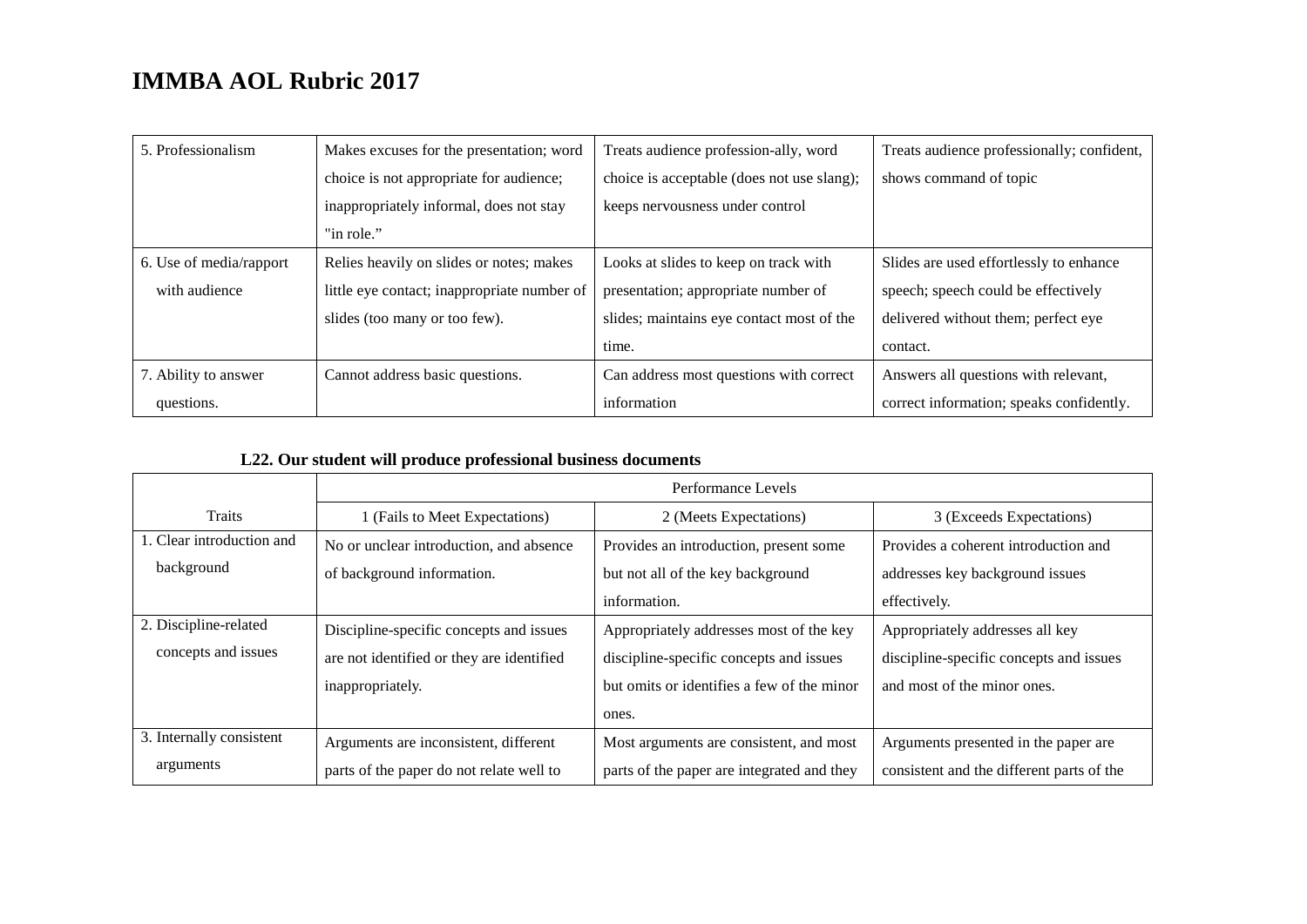|                           | each other and they are inconsistent.      | are consistent.                            | paper are well integrated and consistent.  |
|---------------------------|--------------------------------------------|--------------------------------------------|--------------------------------------------|
| 4. Logic and organization | Arguments are poorly organized, do not     | Most but not all of the arguments are well | All arguments are well organized, flow     |
|                           | flow well, and are hard to follow.         | organized, flow logically, and are easy to | logically, and are easy to follow.         |
|                           |                                            | follow.                                    |                                            |
| 5 Consistent conclusions  | No or very weak connection between         | Reasonable connection between analysis     | Very strong connection between analysis    |
|                           | analysis and conclusions                   | and conclusions; there may be minor        | and conclusions; there are no              |
|                           |                                            | inconsistencies                            | inconsistencies.                           |
| 6. Style and grammar      | Numerous spelling errors; inappropriate    | Few spelling errors, generally appropriate | No or very minimal spelling, grammar,      |
|                           | grammar, sentence structure, and           | grammar, sentence structure, and           | sentence structure, and paragraphing       |
|                           | paragraphing used throughout the           | paragraphing.                              | errors.                                    |
|                           | document.                                  |                                            |                                            |
| 7. Effective literature   | No literature or used of inappropriate     | Uses more than one research source but     | Uses multiple research sources and makes   |
| search skills             | web-based sources; sources are not come    | demonstrates no attempt to incorporate     | effective use of current and reliable      |
|                           | from professional literature; sources are  | current information; most sources are      | information; sources are authoritative or  |
|                           | not current and/or relevant.               | authoritative or come from professional    | come from the professional literature;     |
|                           |                                            | literature; sources are generally current  | includes current relevant sources.         |
|                           |                                            | and relevant.                              |                                            |
| 8. Documents sources      | No or inconsistent references; evidence of | Generally includes appropriate citations   | Includes appropriate citations within the  |
|                           | plagiarism.                                | within the document and lists references   | documents and lists references that        |
|                           |                                            | at the end of the documents; references    | include full bibliographic information for |
|                           |                                            | are generally usable but may not contain   | each citation in the document; citations   |
|                           |                                            | the full bibliographic information;        | and references are consistent throughout   |
|                           |                                            | citations and references are generally     | the document.                              |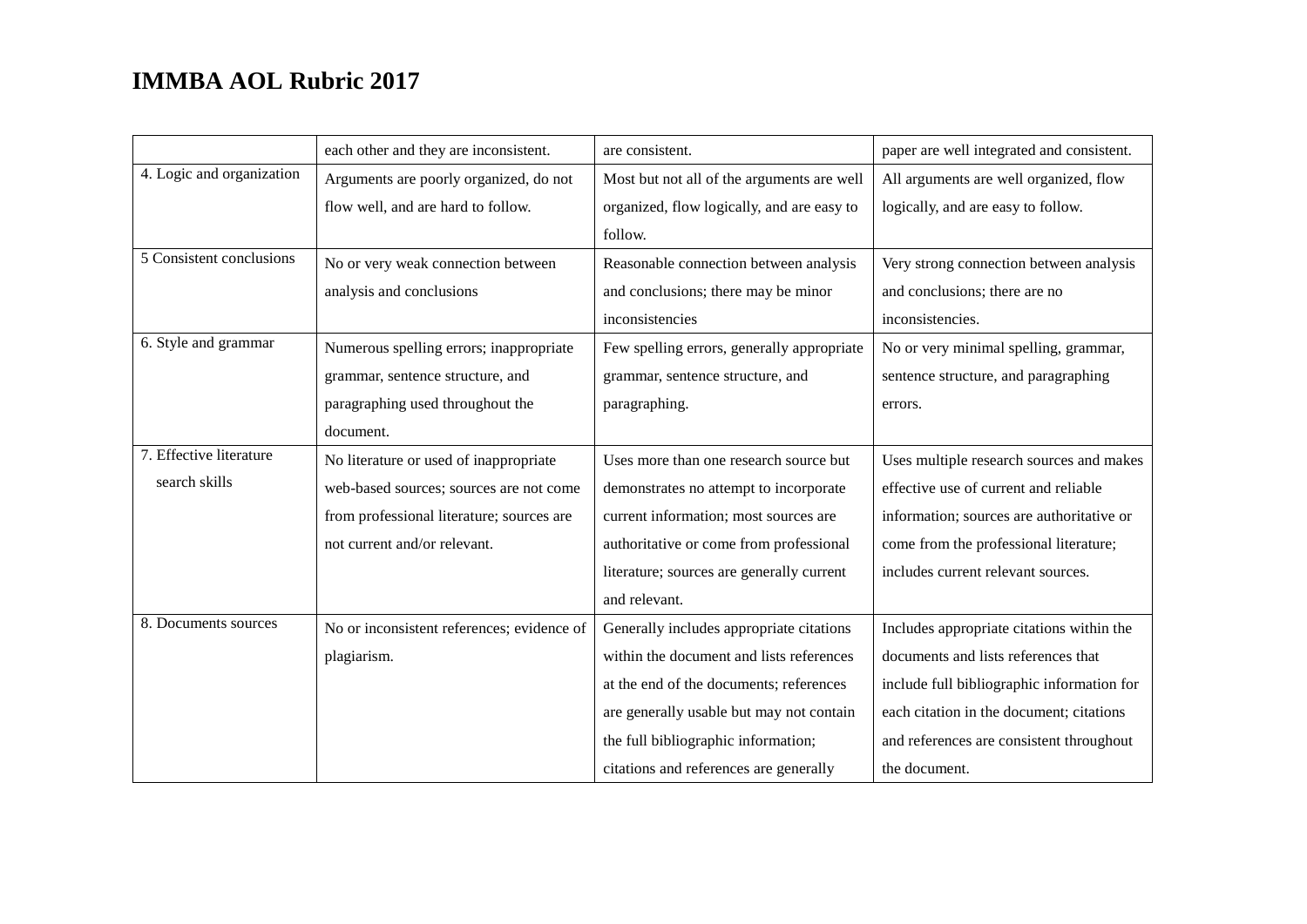| documents<br>throughout<br>≏ons<br>sistent<br>- une<br>. . |  |
|------------------------------------------------------------|--|
|------------------------------------------------------------|--|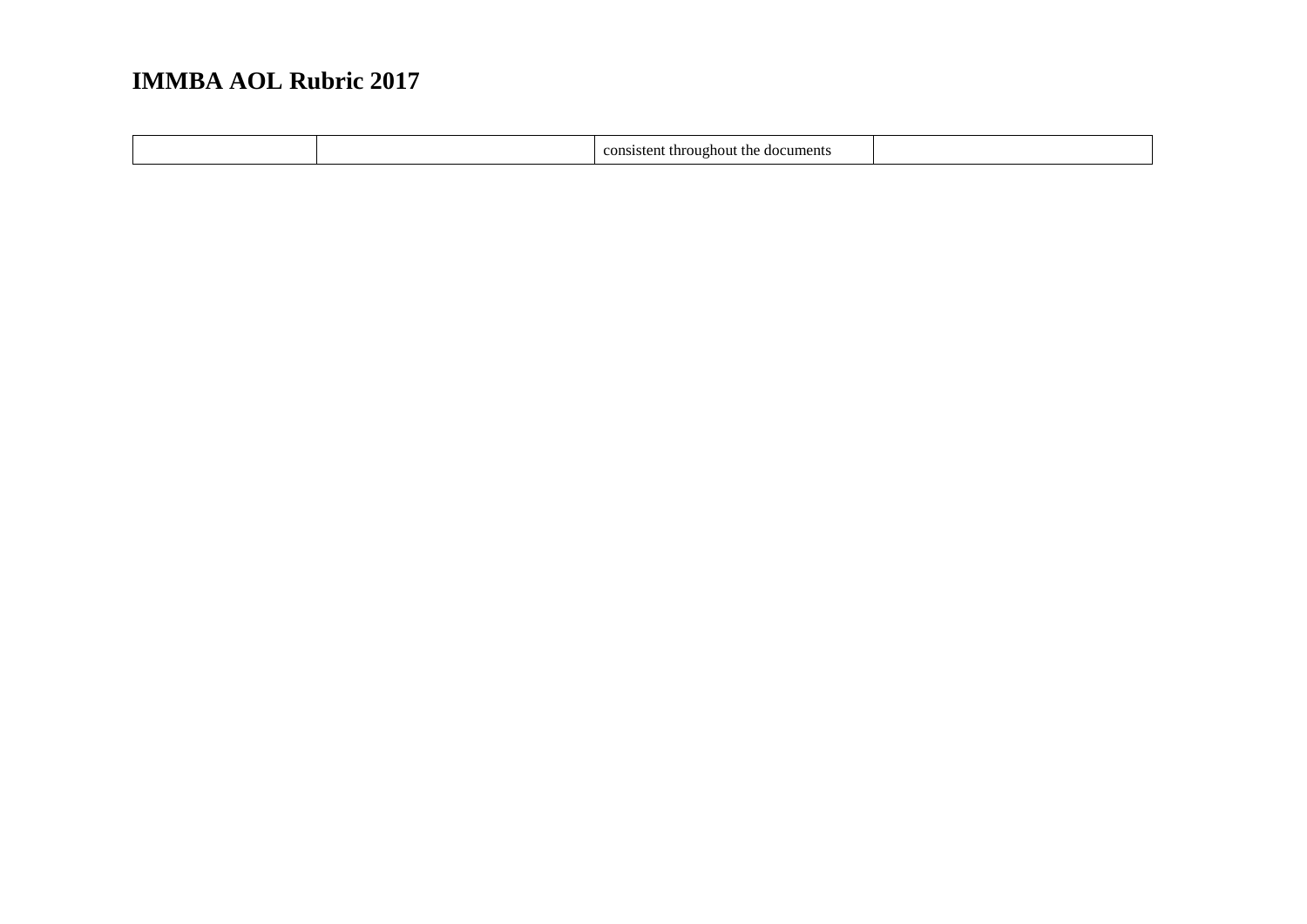|                         | Performance Levels                        |                                           |                                           |
|-------------------------|-------------------------------------------|-------------------------------------------|-------------------------------------------|
| <b>Traits</b>           | 1 (Fails to Meet Expectations)            | 2 (Meets Expectations)                    | 3 (Exceeds Expectations)                  |
| 1. Commitment           | Seems reluctant to engage fully in        | Consistently demonstrates commitment      | Follows up on ideas and suggestions from  |
|                         | discussions and task assignments          | to the project by being prepared for each | previous meetings and reports findings to |
|                         |                                           | group meeting                             | the group                                 |
| 2. Balance between task | Focuses exclusively on task to be         | Balances the need for task                | Volunteers to assist others and shares    |
| and interpersonal       | accomplished without regard to team       | accomplishment with the needs of          | information openly                        |
| relations               | member or focuses exclusively on          | individuals in the group                  |                                           |
|                         | interpersonal relations without regard to |                                           |                                           |
|                         | task                                      |                                           |                                           |
| 3. Contributions        | Does not offer ideas or suggestions that  | Frequently offers helpful ideas or        | Listens actively and shows understanding  |
|                         | contribute to problem solving             | suggestions                               | by paraphrasing or by acknowledging and   |
|                         |                                           |                                           | building on others' ideas                 |
| 4. Stays on track       | Takes the group off track by initiating   | Introduces suggestions and ideas that are | Uses tact and diplomacy to alert group    |
|                         | conversations or discussions unrelated to | relevant to the task                      | that focus has strayed from the task at   |
|                         | the task                                  |                                           | hand                                      |

#### **L23. Our students will demonstrate effective interpersonal communication in a team setting.**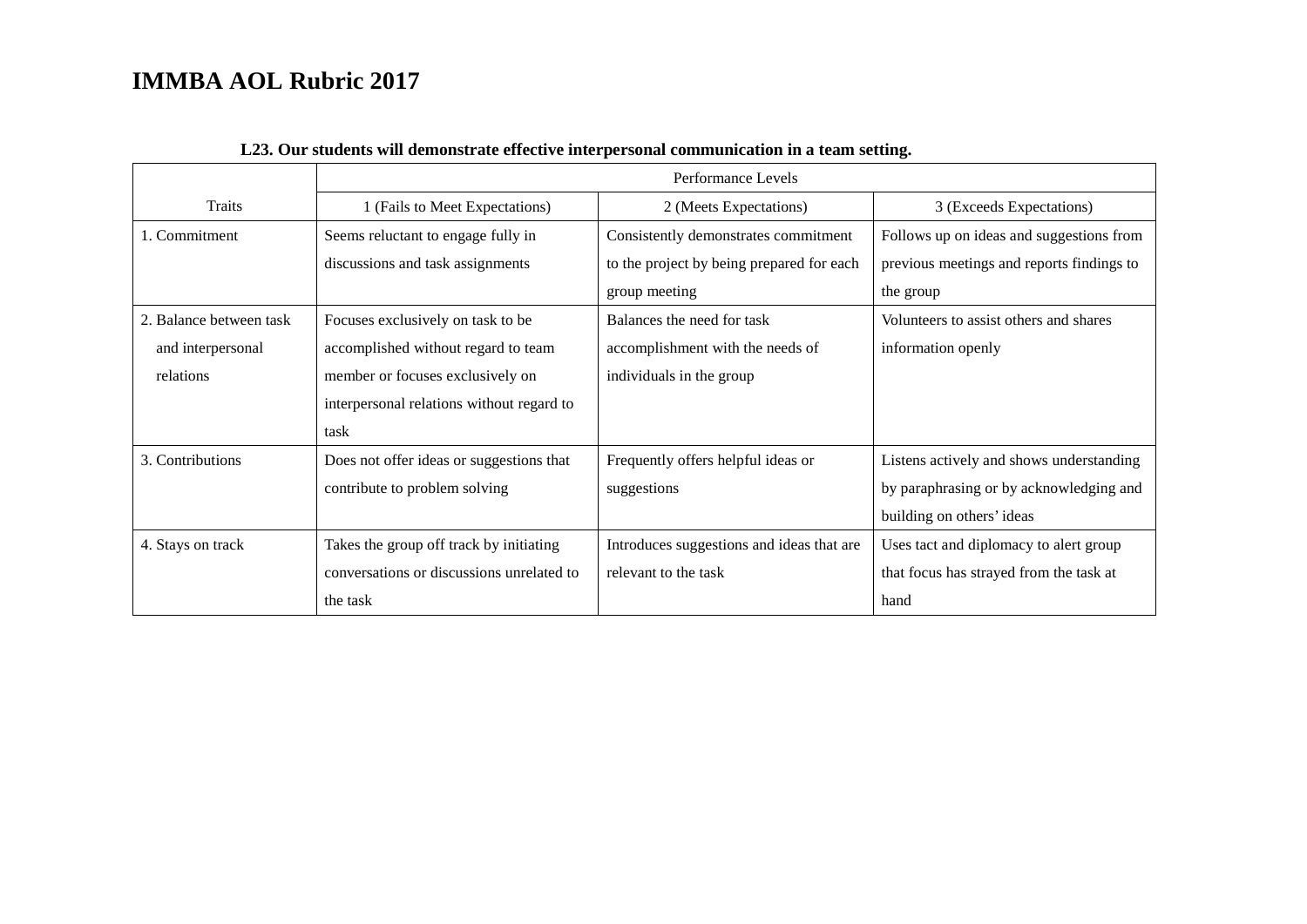**L3. Strategic Thinking & Cross-disciplinary Competency: Our graduates will be able to strategically analyze business cases and integrate different disciplines in solving business problems.** 

**L31. Our students will use appropriate analytical techniques to solve business problems and will demonstrate the ability of sound business judgment.** 

|                               | Performance Levels                         |                                            |                                              |
|-------------------------------|--------------------------------------------|--------------------------------------------|----------------------------------------------|
| Traits                        | 1 (Fails to Meet Expectations)             | 2 (Meets Expectations)                     | 3 (Exceeds Expectations)                     |
| 1. Factual knowledge          | Shows little knowledge of case facts,      | Shows solid understanding of case facts    | Shows through grasp of case facts and        |
|                               | makes factual mistakes                     |                                            | offers additional factual knowledge about    |
|                               |                                            |                                            | company or industry                          |
| 2. Application of strategic   | Misuses strategic analysis tools,          | Appropriately strategic analysis tools,    | Shows strong understanding and               |
| analytical Tools              | concepts, and techniques                   | concepts, and techniques                   | application of strategic analysis tools,     |
|                               |                                            |                                            | concepts, and techniques                     |
| 3. Application of financial   | Fails to incorporate financials into case  | Shows knowledge of ratios and trend        | Applies ratios and trend analysis to         |
| analysis                      | analysis or shows only limited             | analysis; demonstrates understanding of    | develop sound judgments about company        |
|                               | attempts to understand financials          | firm's financial standing                  | situation and prospects; presents financial  |
|                               |                                            |                                            | analysis professionally                      |
| 4. Identification of case     | Neglects to identify case issues;          | Clearly identifies the key issues in the   | Develops a well-integrated statement of      |
| problems/issues               | recounts facts of case with little         | case and demonstrates understanding of     | the complex issues of the case and           |
|                               | analysis                                   | company's decision situation               | demonstrates understanding of situation      |
| 5. Generation of alternatives | Identifies weak or infeasible              | Generates 2 or 3 feasible alternatives for | Develops 2 or 3 insightful alternatives for  |
|                               | alternatives with little attention to case | resolving the key issues of the case       | resolving the issues; offers specificity and |
|                               | issues                                     |                                            | originality                                  |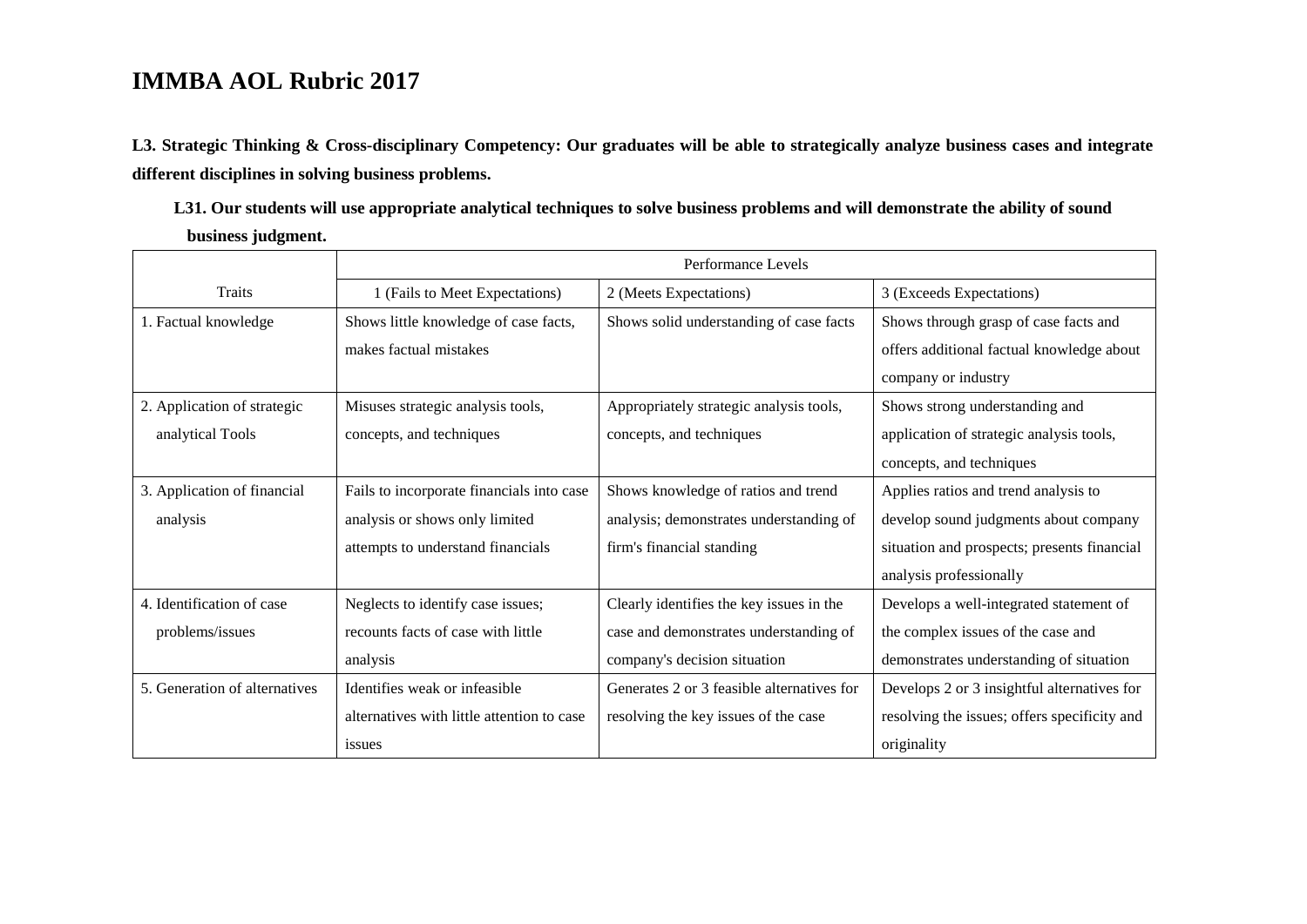| 6. Recommendations   | Offers weak recommendations or pays        | Provides well-reasoned                 | Integrates alternatives into a well-       |
|----------------------|--------------------------------------------|----------------------------------------|--------------------------------------------|
|                      | little attention to addressing case issues | recommendations that follow from the   | developed action plan; offers specificity, |
|                      |                                            | preceding analysis and clearly address | priorities, and sequencing of actions      |
|                      |                                            | case issues; no surprises              |                                            |
| 7. Business judgment | Shows little attention to presenting       | Provides good arguments backed up with | Provides strong rationale and convincing   |
|                      | sound arguments or backing up ideas        | factual knowledge, analysis, and       | arguments throughout; demonstrates         |
|                      | with analysis; offers "I think"            | persuasive rationale                   | sound business judgment                    |
|                      | statements                                 |                                        |                                            |

#### **L32. Our students will synthesize different discipline areas.**

|                             | Performance Levels                    |                                         |                                            |
|-----------------------------|---------------------------------------|-----------------------------------------|--------------------------------------------|
| <b>Traits</b>               | 1 (Fails to Meet Expectations)        | 2 (Meets Expectations)                  | 3 (Exceeds Expectations)                   |
| 1. Consideration            | Deals only with a single perspective  | Begins to relate alternative views from | Addresses perspectives noted previously,   |
|                             | and fails to discuss possible         | other disciplines to qualify analysis.  | and additional diverse perspectives other  |
|                             | perspectives from other disciplines.  |                                         | disciplines to qualify analysis.           |
| 2. Management principle     | Lacks understanding of basic          | Shows clear comprehension of basic      | Integrates and applies basic management    |
|                             | management principles and strategic   | management principles and strategic     | principles and strategic thinking approach |
|                             | thinking approach.                    | thinking approach.                      | across multiple disciplines.               |
| 3. Discipline knowledge     | Does not incorporate appropriate      | Somewhat applies appropriate            | Clearly and reflectively applies           |
|                             | argumentation and methodology of      | argumentation and methodology of other  | appropriate argumentation and              |
|                             | other disciplines                     | disciplines                             | methodology of other disciplines           |
| 4. Intellectual sensitivity | Does not yet demonstrate intellectual | Somewhat Demonstrates intellectual      | Demonstrates a high degree of intellectual |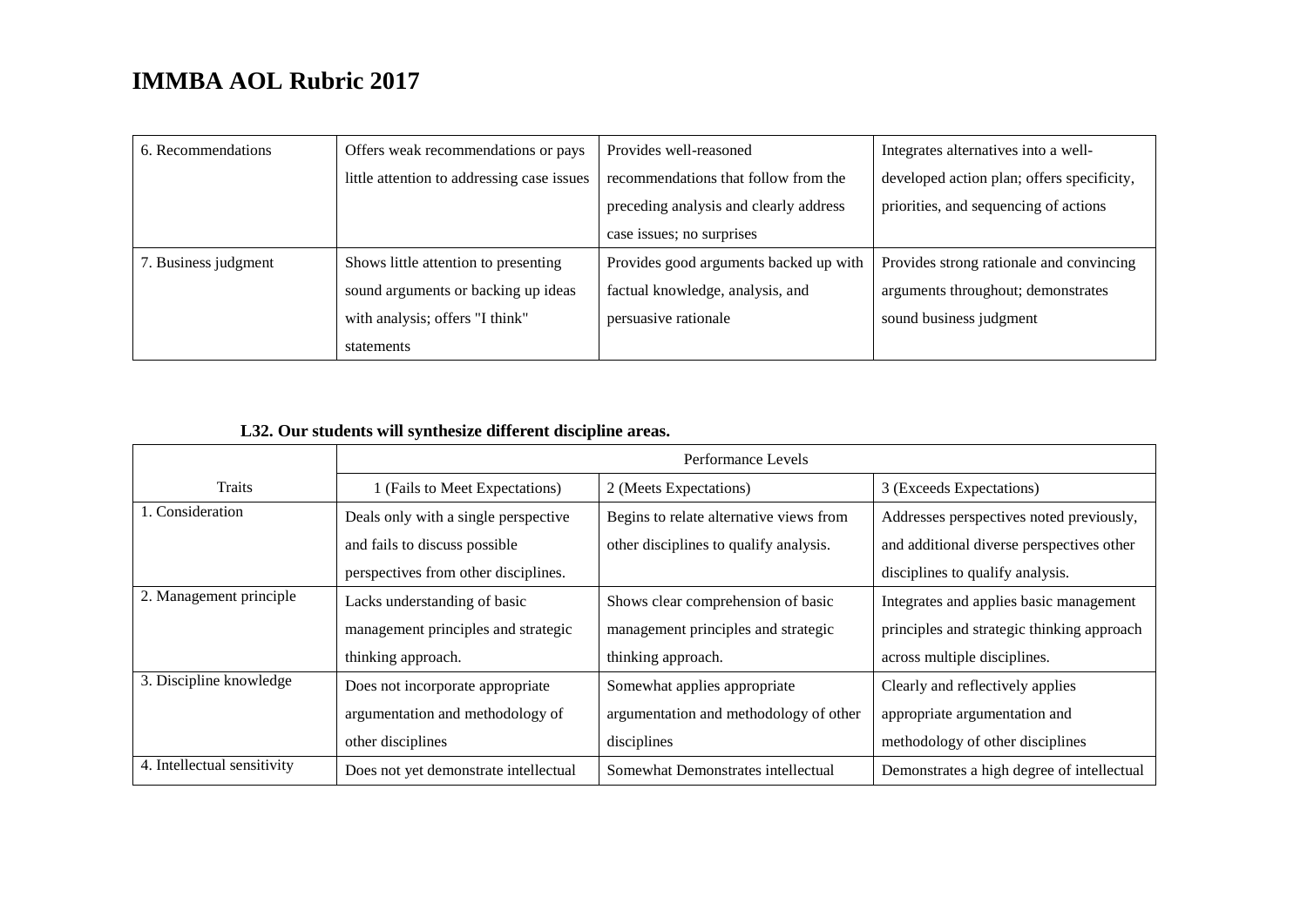|                         | acuity, imagination, and sensitivity.    | acuity, imagination, and sensitivity.     | acuity, imagination, and sensitivity.     |
|-------------------------|------------------------------------------|-------------------------------------------|-------------------------------------------|
| 5. Horizontal synthesis | Does not yet integrate interdisciplinary | Partially integrates interdisciplinary    | Successfully integrates interdisciplinary |
|                         | skills and knowledge.                    | skills and knowledge.                     | skills and knowledge.                     |
| 6. Vertical synthesis   | Does not yet demonstrate awareness of    | Demonstrates some awareness of inter-     | Clearly demonstrates an awareness of      |
|                         | inter-relationships among self, the      | relationships among self, the discipline, | inter-relationships among self, the       |
|                         | discipline, business, and society.       | business, and society                     | discipline, business, and society.        |